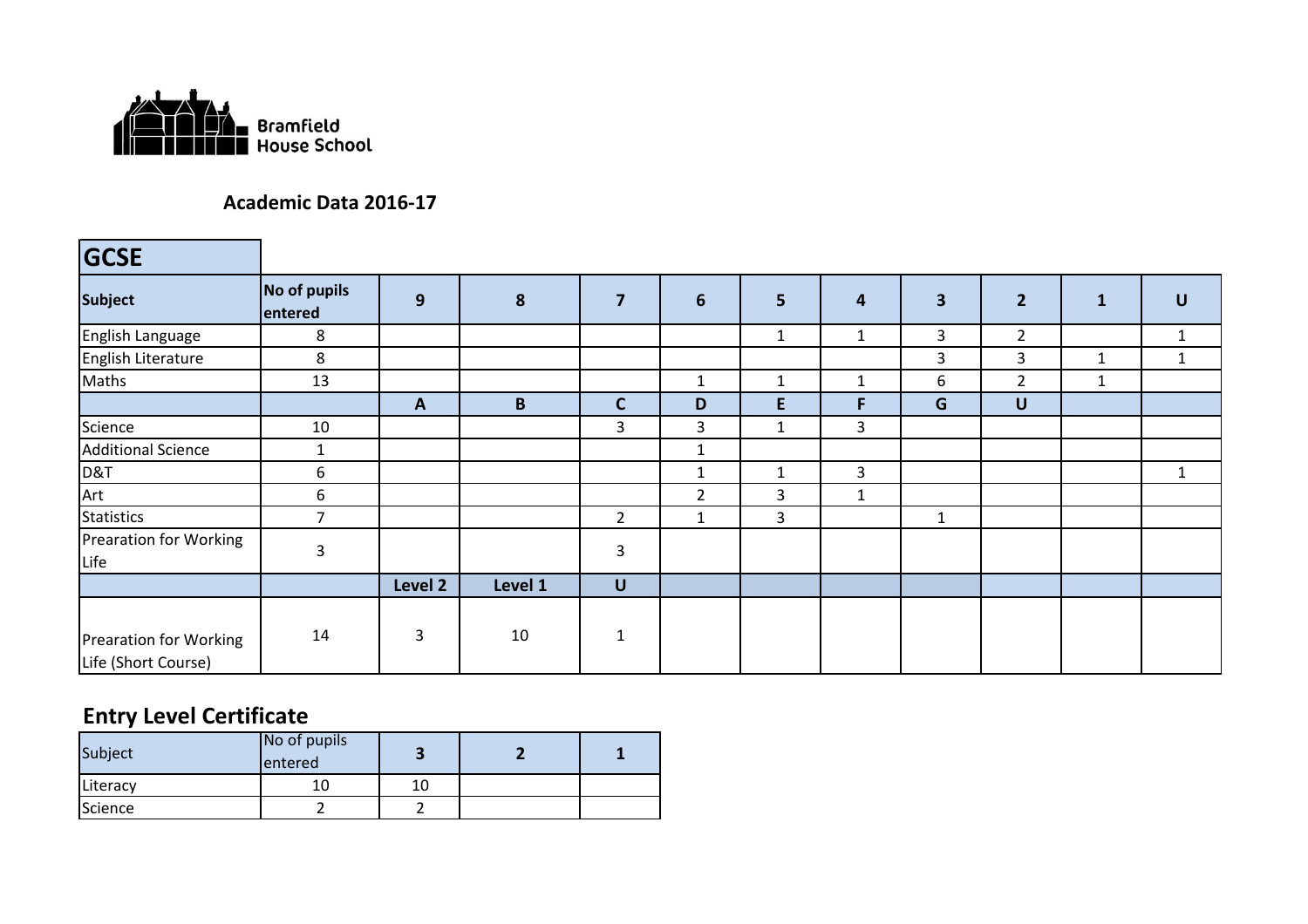| Maths       |  |  |
|-------------|--|--|
| 10T<br>IL I |  |  |
| History     |  |  |
| ו ש         |  |  |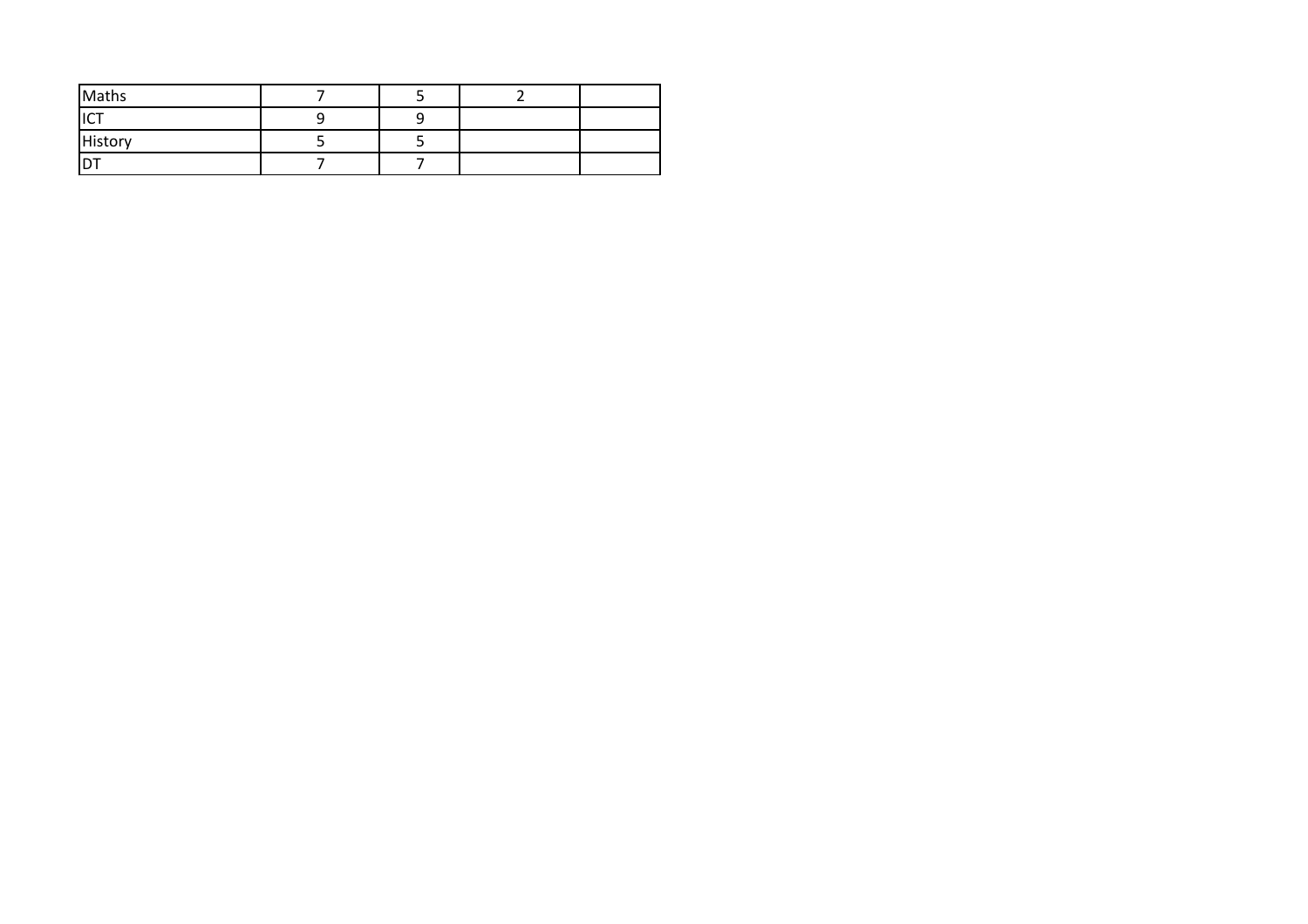# **Functional English**

| Subject | No of pupils<br>entered | Level 3 | Level 2 | Level 1 |  |
|---------|-------------------------|---------|---------|---------|--|
| English |                         |         |         |         |  |
|         |                         |         |         |         |  |

## **Asdan**

| Subject             | No of pupils<br>lentered | <b>Bronze</b> | Silver |
|---------------------|--------------------------|---------------|--------|
| Bronze/Silver Award |                          |               |        |
| Personal Finance    |                          |               |        |

#### **Other Qualifications**

| <b>Subject</b>     | No of pupils<br>lentered | Level 1 | Level 2 | Level 3 |  |
|--------------------|--------------------------|---------|---------|---------|--|
| Food Hygiene Cert. |                          | ت       |         |         |  |